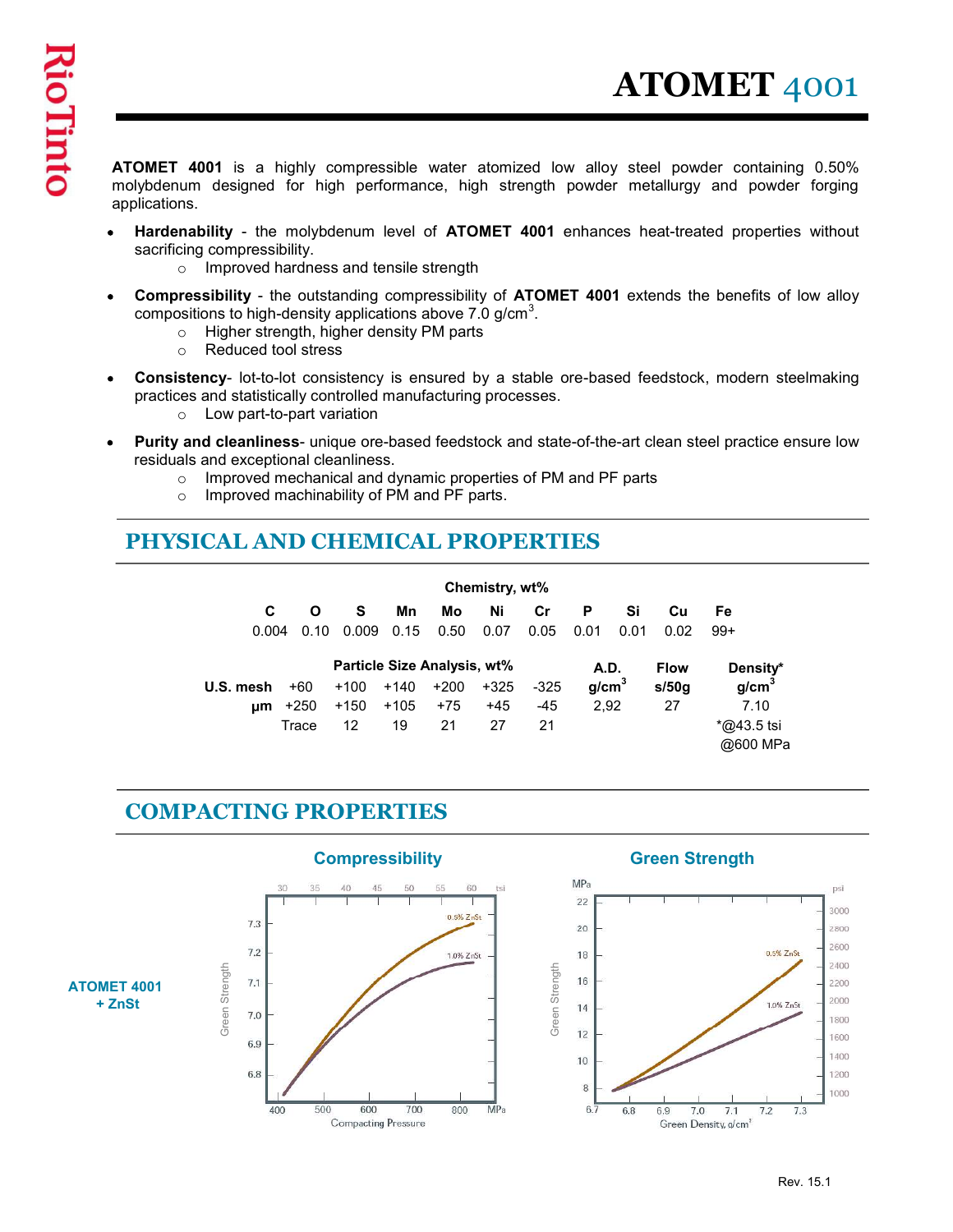# COMPACTING PROPERTIES (continued)





### SINTERED PROPERTIES - Carbon steels

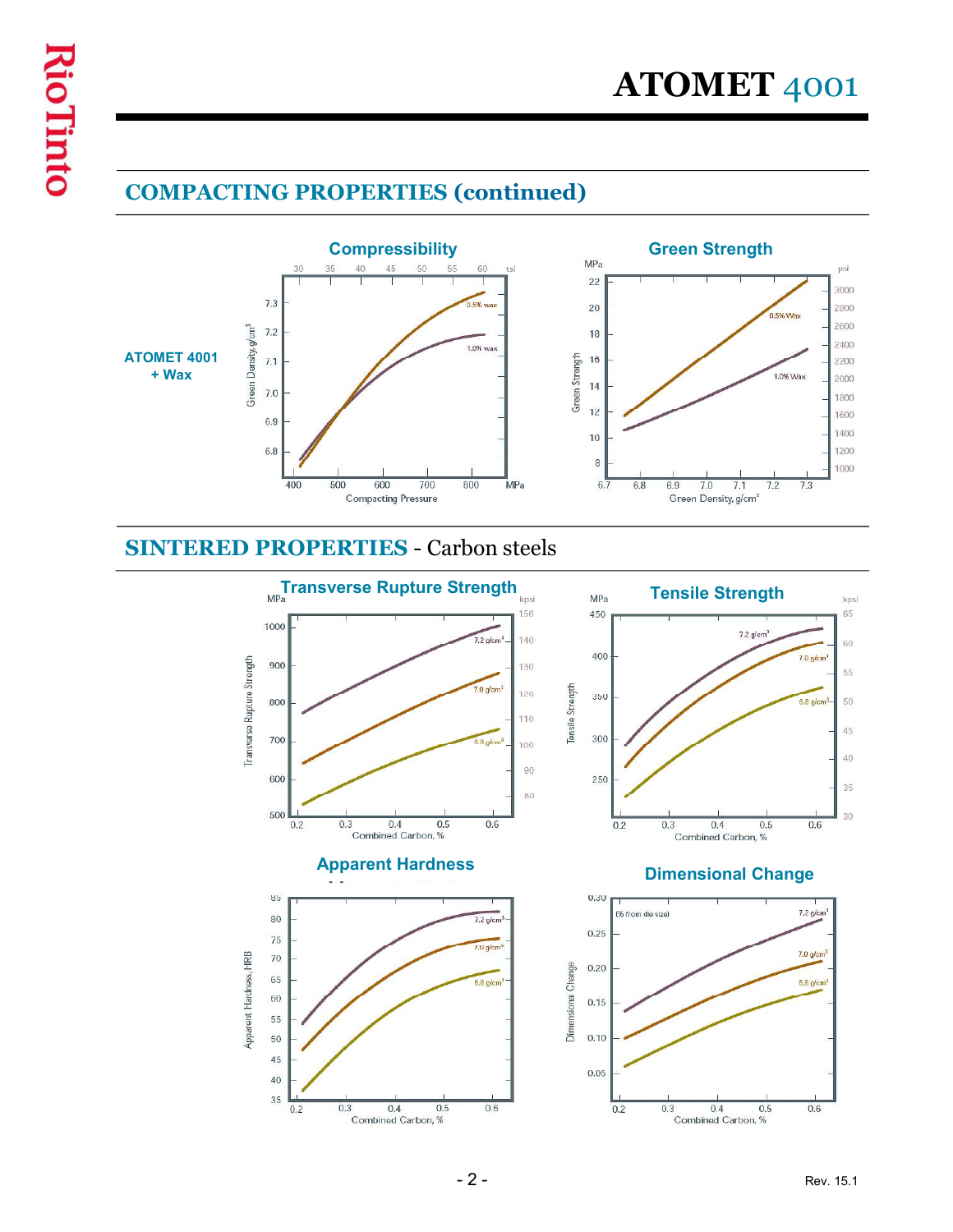## SINTERED PROPERTIES - Carbon steels (continued)

|                            |                                        |                 |                                                        |            |                                                   | <b>SINTERED PROPERTIES - Carbon steels (continued)</b>                     |            |                                                      |            |                          |            |                         |                     |
|----------------------------|----------------------------------------|-----------------|--------------------------------------------------------|------------|---------------------------------------------------|----------------------------------------------------------------------------|------------|------------------------------------------------------|------------|--------------------------|------------|-------------------------|---------------------|
|                            |                                        |                 |                                                        |            | Composition: ATOMET 4001 + graphite + 0.75% ZnSt. | Sintered in a nitrogen-based atmosphere at 1120°C (2050°F) for 25 minutes. |            |                                                      |            |                          |            |                         |                     |
| Sintered<br><b>Density</b> | <b>Added</b><br><b>Graphite Carbon</b> | <b>Sintered</b> | <b>Transverse</b><br><b>Rupture</b><br><b>Strength</b> |            | Apparent<br><b>Hardness</b>                       | <b>Dimensional</b><br>Change                                               |            | <b>Ultimate</b><br><b>Tensile</b><br><b>Strength</b> |            | Yield<br><b>Strength</b> | Elongation | Impact<br><b>Energy</b> |                     |
| g/cm <sup>3</sup>          | %                                      | %               | MPa                                                    | kpsi       | <b>HRC</b>                                        | %                                                                          | Mpa        | k psi                                                | MPa        | kpsi                     | %          | ft-Ib                   | J                   |
| 6.80                       | 0.30                                   | 0.21            | 538                                                    | 78         | 38                                                | 0.06                                                                       | 228        | 33                                                   | 159        | 23                       | 4.0        | 8                       | 11                  |
| 7.00<br>7.20               | 0.30<br>0.30                           | 0.21<br>0.21    | 641<br>772                                             | 93<br>112  | 47<br>55                                          | 0.10<br>0.14                                                               | 269<br>290 | 39<br>42                                             | 179<br>200 | 26<br>29                 | 4.5<br>5.0 | 11<br>15                | 15<br>20            |
| 6.80                       | 0.55                                   | 0.43            | 662                                                    | 96         | 60                                                | 0.13                                                                       | 324        | 47                                                   | 255        | 37                       | 1.5        | 6                       | 8                   |
| 7.00                       | 0.55                                   | 0.43            | 786                                                    | 114        | 69                                                | 0.17                                                                       | 372        | 54                                                   | 297        | 43                       | 1.6        | 8                       | 11                  |
| 7.20                       | 0.55                                   | 0.43            | 917                                                    | 133        | 77                                                | 0.22                                                                       | 400        | 58                                                   | 317        | 46                       | 1.7        | 9                       | 12                  |
| 6.80<br>7.00               | 0.75<br>0.75                           | 0.61<br>0.61    | 731<br>883                                             | 106<br>128 | 67<br>75                                          | 0.17<br>0.21                                                               | 366<br>414 | 53<br>60                                             | 297<br>338 | 43<br>49                 | 1.3<br>1.4 | 5<br>$\overline{7}$     | $\overline{7}$<br>9 |
| 7.20                       | 0.75                                   | 0.61            | 1007                                                   | 146        | 82                                                | 0.27                                                                       | 434        | 63                                                   | 352        | 51                       | 1.4        | 8                       | 11                  |
| <b>Cleanliness</b>         |                                        |                 |                                                        |            | <b>POWDER FORGED PROPERTIES</b>                   |                                                                            |            |                                                      |            |                          |            |                         |                     |
|                            |                                        |                 |                                                        |            |                                                   | A) Fraction of surface occupied by inclusions: 0.014%                      |            |                                                      |            |                          |            |                         |                     |
|                            | B) Non-metallic inclusion count:       |                 |                                                        |            |                                                   |                                                                            |            |                                                      |            |                          |            |                         |                     |
|                            |                                        |                 |                                                        |            |                                                   | Number/100<br>Length                                                       |            |                                                      |            |                          |            |                         |                     |
|                            |                                        |                 |                                                        |            |                                                   | $\text{mm}^2$<br>um                                                        |            |                                                      |            |                          |            |                         |                     |
|                            |                                        |                 |                                                        |            |                                                   | 30/50                                                                      | $2.0\,$    |                                                      |            |                          |            |                         |                     |
|                            |                                        |                 |                                                        |            |                                                   |                                                                            |            |                                                      |            |                          |            |                         |                     |
|                            |                                        |                 |                                                        |            |                                                   | 50/100<br>0.5<br>>100<br>$0.0\,$                                           |            |                                                      |            |                          |            |                         |                     |

## POWDER FORGED PROPERTIES

#### **Cleanliness**

- A) Fraction of surface occupied by inclusions: 0.014%
- B) Non-metallic inclusion count:

| Length<br>um | Number/100<br>mm |
|--------------|------------------|
|              |                  |
| 30/50        | 2.0              |
| 50/100       | 0.5              |
| >100         | 0.0              |

### Hardenability at Full Density